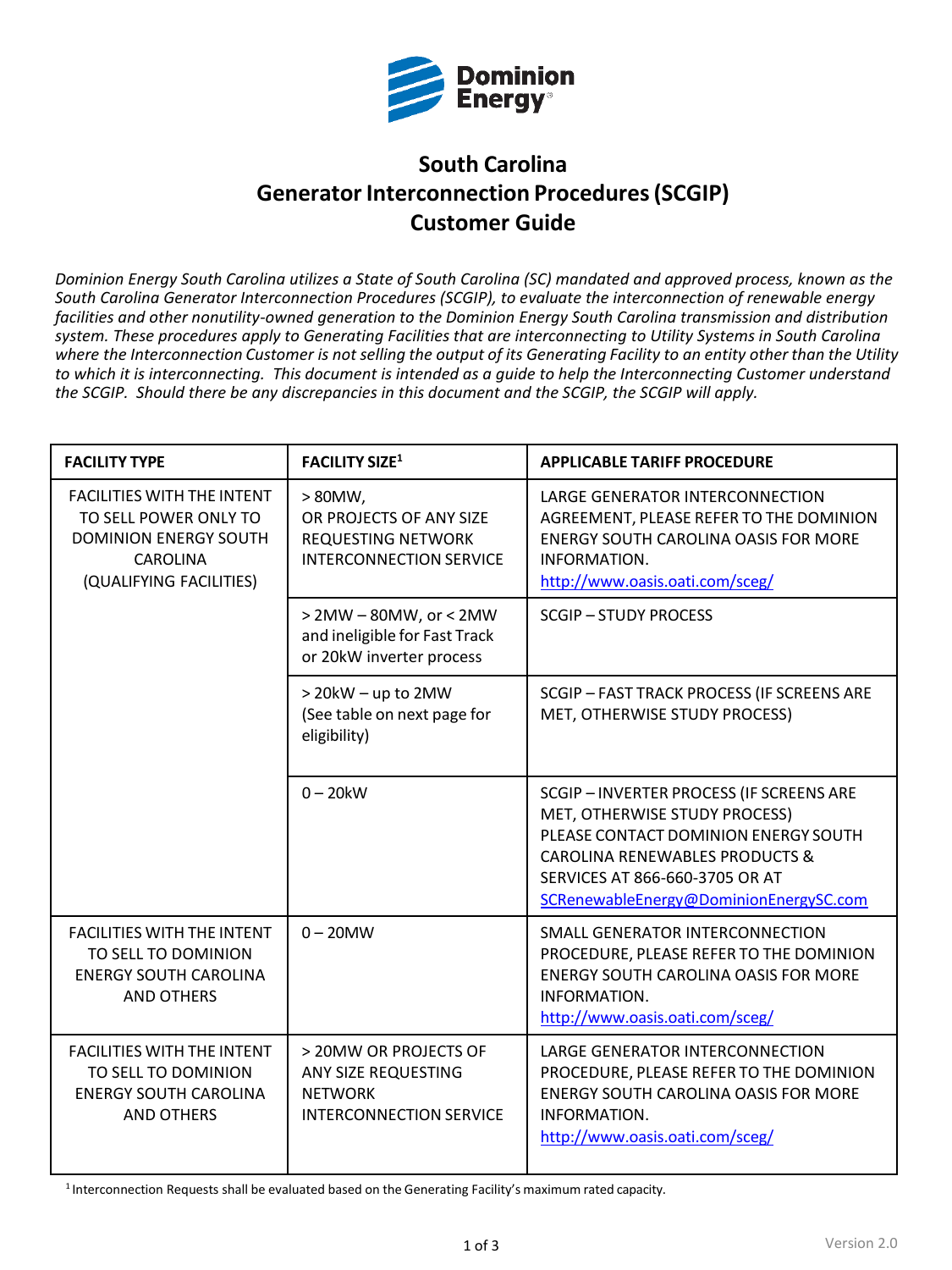

# **South Carolina Generator Interconnection Procedures (SCGIP) Customer Guide**

The SCGIP contains several distinct processes, depending on a number of factors.

### **1. Pre- Application Process**

- An Interconnection Customer (IC) may submit a formal written Pre-Application Report request form along with a non-refundable fee of \$500 for a pre-application report on a proposed project at a specific site.
- Transmission Provider (TP) shall provide pre-application report within 20 Business Days (BD) of receipt of the completed request form and payment of the \$500 fee. The report need only include existing data.
- The report is non-binding, does not confer any rights, and the IC must still successfully apply to be interconnected to the TP's system and to obtain a Queue Number.
- Any one developer shall have no more than ten requests for Pre-Application reports in the queue at one time.

#### **2. Fast Track Process**

For Certified Generating Facilities asidentified on the Fast Track Eligibility table. Technical screens, instead of interconnection studies, are used to quickly identify reliability and safety issues.

| Fast Track Eligibility for Inverter-Based Systems <sup>1</sup> |                                                                |                                                                                                                              |  |
|----------------------------------------------------------------|----------------------------------------------------------------|------------------------------------------------------------------------------------------------------------------------------|--|
| Line Voltage                                                   | <b>Fast Track Eligibility</b><br><b>Regardless of Location</b> | Fast Track Eligibility on a<br>Mainline <sup>2</sup> and $\leq$ 2.5 Electrical<br>Circuit Miles from Substation <sup>3</sup> |  |
| $<$ 5kV                                                        | $\leq 100$ kW                                                  | $\leq$ 500 kW                                                                                                                |  |
| $\geq$ 5kV and < 25kV                                          | $\leq 1$ MW                                                    | $\leq$ 2MW                                                                                                                   |  |

<sup>&</sup>lt;sup>1</sup> Must be a UL certified inverter.

<sup>&</sup>lt;sup>2</sup>A main line is a three-phase backbone of a circuit; will typically constitute lines with wire sizes of 4/0 American wire gauge, 336.4 kcmil, 397.5 kcmil, 477 kcmil and 795 kcmil.

<sup>&</sup>lt;sup>3</sup> An Interconnection Customer can determine this information about it's proposed interconnection location in advance by requesting a preapplication report pursuant to section 1.2.